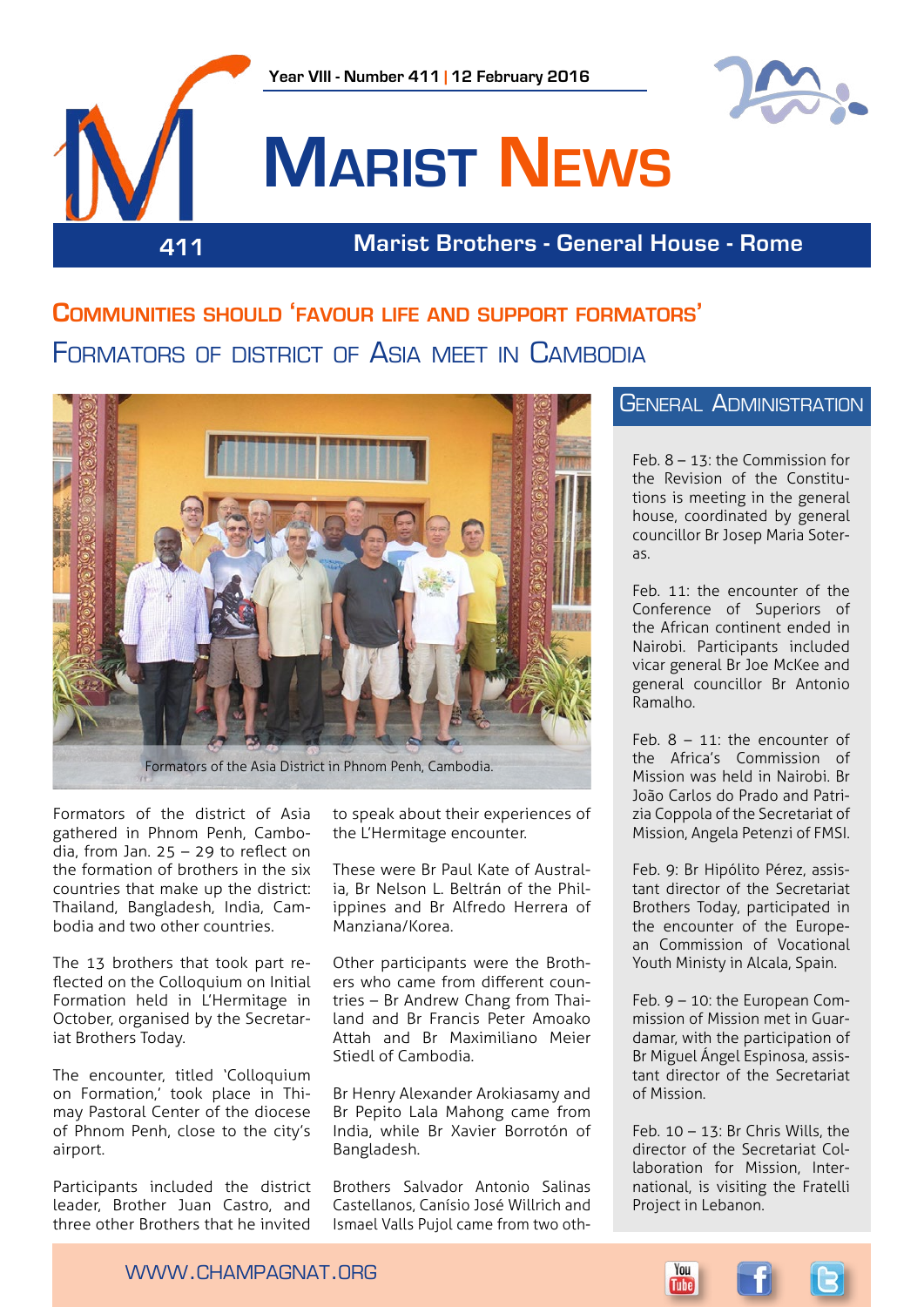er countries.

They addressed the conclusions of the Colloquium on Initial Formation related to the main guidelines and principles that the Institute wants to give to the formation of the Brothers of today.

"It is not surprising that the group's reflection focused and emphasized the importance of giving effective attention on the quality of community and spiritual life of our communities," said Br Alfredo Herrera, one of the participants. "We hope they become authentic "ecosystems" that support and develop life and favour the need to offer continuous and sustainable help for formators in their roles (and prepare new ones) being aware that, in some way or another, we all influence the formation," Br Alfredo told the general house press office.

Br Alfredo spoke about "the urgency of starting the elaboration and development of the highly emphasized formation itineraries for the brothers in charge of accompanying candidates to have clear lines of action in the process that each candidate has to live out."

# Champagnat, Rosey and Saint Fermin Fraternities Spain: Committed to the Marist mission in Sarriguren



Our fraternities are characterised by the diversity of its members in their age, professions and life situations.

This has made us aware of how one can live the Marist charism from very different perspectives.

Discovering how one can live the Marist mission in many diverse fields is a great richness for everyone.

These fields vary from children and youth education in school, as well as business, health, justice, hospitality, parish and their own homes.

We have different origins - some come from a youth group that ended up being a fraternity that consolidated it.

Others were born from the dynamics of a school's parents and others, from a group of animators of groups that wanted to have room for growth in the faith and in Marist life.

Since then and until now, we have lived together many events, and we have tried to convey what gives meaning to our being and our doing.

In our chronology, we can highlight many activities both in relation to the Marist school where we come from, and in supporting actions of solidarity.

These include supporting the annual campaign of the NGO SED (Solidarity education and development), volunteer work camps in different countries with the most vulnerable, collaborating with other voluntary associations of the city, those involved in parishes as catechists of children and youth and the formation of new marriages.

But we would like to review a special project that was born from us, from the reflected proposal, coordinated and organised by the three fraternities in response to the second provincial chapter that called us to be more present among the Montagne of today.

Mayte Ballaz and Brother José Luis Lázaro were present in this provincial chapter and they brought us the strength and the drive that they experienced in the chapter.

We had an encounter among the three fraternities to analyse and think of what we could do to be closer to the Montagne of today.

An initiative, which received the name of MAS Project (Marists Social Action), was born from this encounter.

The first proposal was to design a programme of educational support for children in vulnerable situations in the municipality where the school is located. Thanks to the fact that a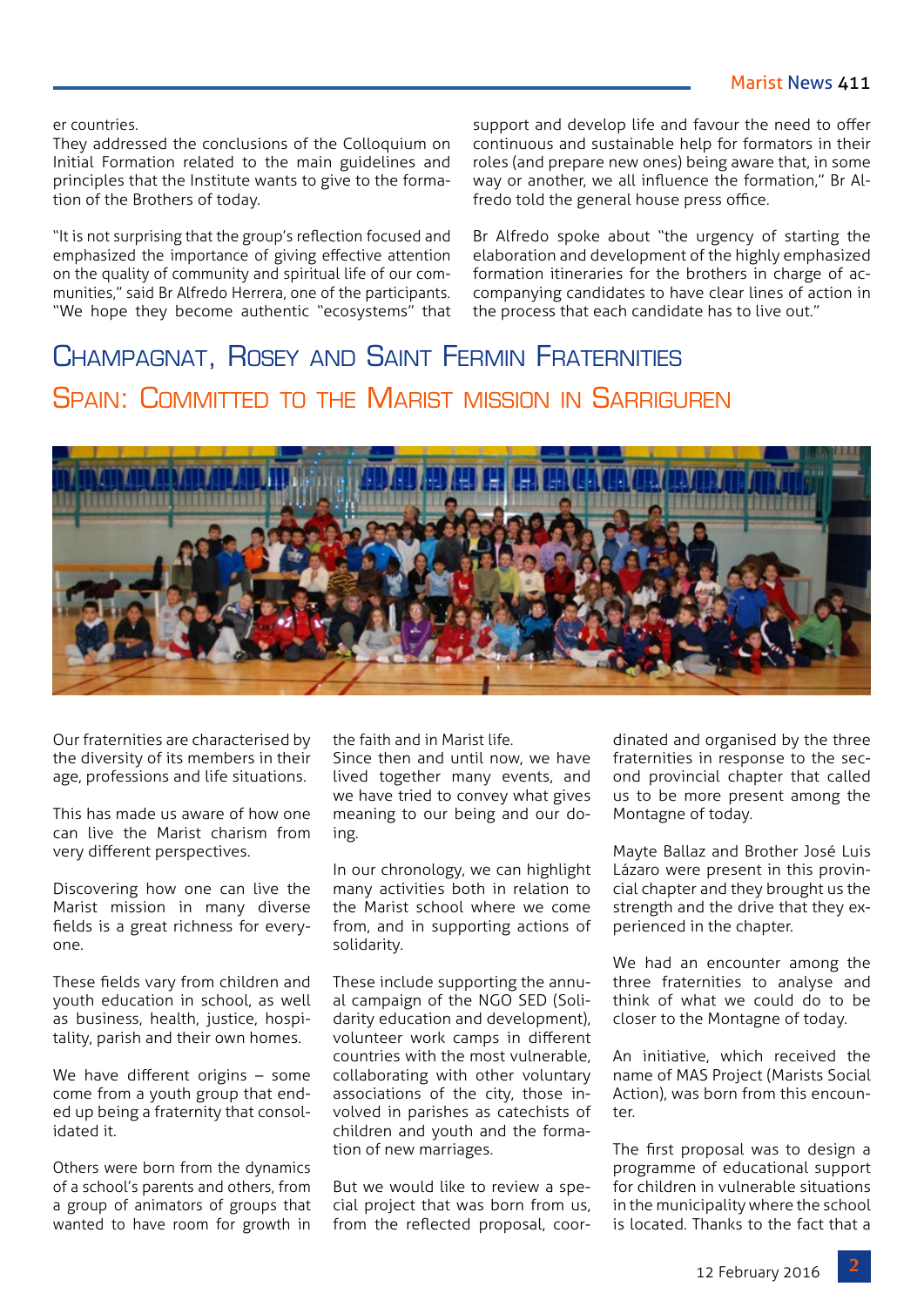## News in Brief

#### **Assembly of ADEMAR**

The Ordinary General Assembly of the Marist Alumni Association of Huelva (ADEMAR) in Spain was held on Feb. 10. Topics included activities and plan of action for 2016.

#### **PUC of Porto Alegre**

A team of the Catholic University of Rio Grande do Sul visited several universities of the United States and England in January together with the rector, Br Joaquim Clotet, creating programmes of exchange and promoting reciprocal agreements.

#### **MarCha México Occidental**

The regional encounter of MarCha took place in the Marist House "Maisonnette" in Guadalajara, Jalisco, from Jan. 21 - 23. Participants included Marists schools from Cocula, Tepatitlán, Ocotlán, Aguascalientes, Morelia and Guadalajara.

#### **Marist Patrimony**

A new session of the Diploma in Marist Spiritual Heritage of the University of M. Champagnat of Peru was held from Jan. 11 – 15. Its goal was to offer a space for investigation, formation and accompaniment for Marist Brothers and laity within that area of the course.

## ONLINE BULLETINS

- 10/02/2016: France L'Hermitage Province: Bulletin [ΔIKTYO nº](http://www.maristes.eu/images/Diktyo/Diktyo_FR_30.pdf)  [30 - Janvier 2016](http://www.maristes.eu/images/Diktyo/Diktyo_FR_30.pdf)
- 09/02/2016: Canada Canada Province. Bulletin: [Nouvelles en](http://www.champagnat.org/shared/bau/2016-02-08_NBref.pdf)  [bref](http://www.champagnat.org/shared/bau/2016-02-08_NBref.pdf)
- 05/02/2016: Haiti Canada Province. Bulletin: [Nouvelles en bref: la](http://www.champagnat.org/shared/bau/2016-02-04_NBref.pdf)  [mission in Haiti](http://www.champagnat.org/shared/bau/2016-02-04_NBref.pdf)

Brother, Br José Ignacio Hualde, was at that time the school's ministry coordinator, the area's social services were contacted for it to be available to all who needed some kind of educational support even if they were not from the school.

That is how academic support outside school hours for children was created, offering educational support even if they did or did not have learning or economic problems.

The support was taken on from the beginning by the school itself, and offers them a safe, welcoming and accompanied space that avoids them being on the street at inappropriate hours or alone at home.

Literacy sessions to learn Spanish were promoted for adult foreign

migrants by the social services of Sarriguren.

A campaign to gather Christmas toys to distribute to those families with a precarious economic situation was also established.

The fraternities promoted these activities and invited parents, teachers and the school's students to participate.

The school's ministry team helped establish these activities in order to have better coordination and reinforced its plan to give attention to the needy.

Some of the people of this team are members of one of the three fraternities of the Champagnat Movement.

### **Brothers Today Interamerican Subcommittee**



The annual meeting of the Inter-American Subcommittee Brothers Today ended on Feb. 5 in Buenos Aires, Argentina, after a week of meetings and reflections shared among the six representatives of the provinces of the Americas.

The Subcommittee is an advisory team of the Inter-American Conference of Provincials (CIAP).

They analysed reports of two encounters made during 2015 inherent to the teamwork.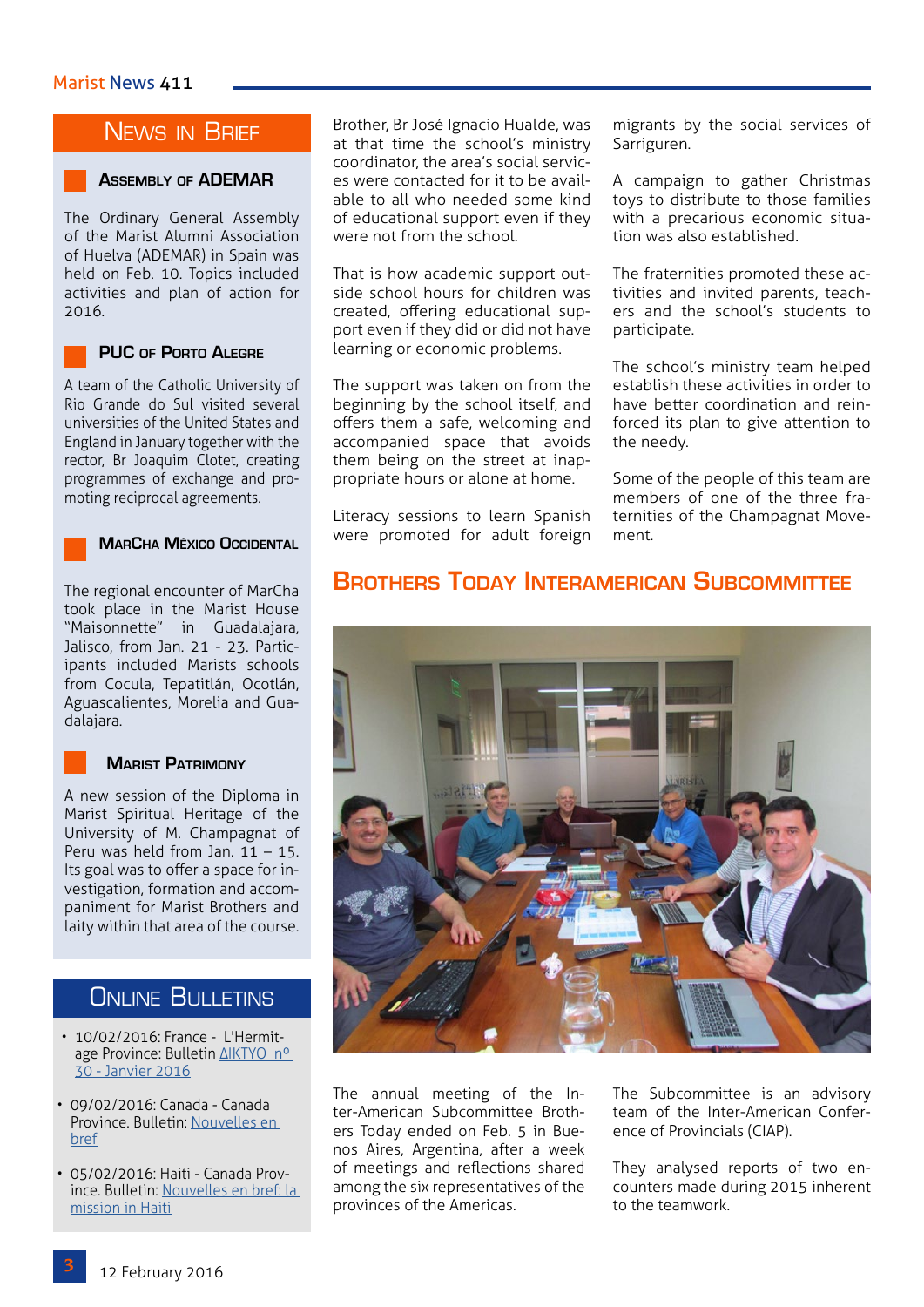## MARIST WORLD



Kenya: Nairobi, African Continent Conference Superiors & African Mission Commission



Samoa: Ash Wednesday at Saint Joseph School



Australia: Team of Marist solidarity



Syria: Aleppo, 'Skill School' - Educational programme for teenagers



Spain: Alcalá, ongoing formation for formators of the Province Ibérica



Spain: Guardamar, meeting of the European Mission Commission

These were regarding the Encounter of the vocational ministry in Guatemala in September and the International Colloquium on Marist Formation in L'Hermitage in October.

The meeting took the opportunity to review the Strategic Plan of the Inter-American Commission of Brothers and Laity.

Participants also looked at the Plan of Initial and Ongoing Formation for Brothers aged between 40 and 60.

The Subcommittee examined the programme to be suggested at the Encounter of Formators which will be held this year from Oct. 31 - Nov 4 in Curitiba, Brazil.

Participants also completed a document on the Renewal of Community, which each administrative unit can use to send the Subcommittee Brothers Today the new experiences that nourish "a new way of being brothers."

It is clear that in relation to the es-



The Brothers Today Interamerican Subcommission in Buenos Aires, Argentina.

sential topic in the initial formation, speaking about "Brothers" also means speaking about "lay".

The definition of the Marist lay vocation is a commitment

The six members of the Subcommit-

tee are Brothers Luis Felipe González Ruiz (México Central), Bernard Baudin (Canada), Oscar Rafael Montenegro Cuevas (Santa María de los Andes), Carlos Rafael Vélez (América Central), Raúl José Schönfeld Hergenreder (Cruz del Sur) and Natalino Guilherme de Souza (Brasil Centro-Norte).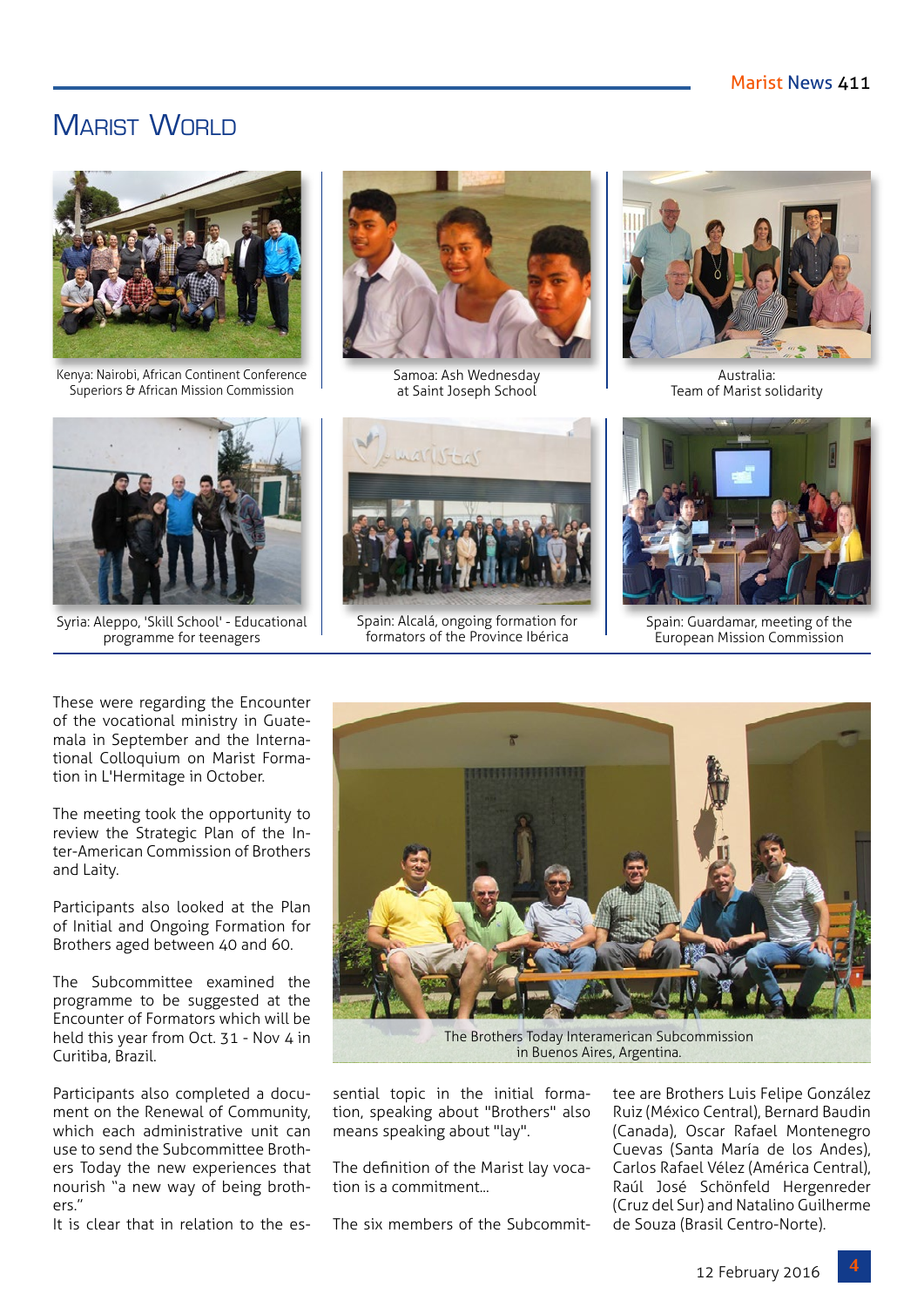# Brother Mervyn Perera to begin term in August SOUTH ASIA RECEIVES NEW PROVINCIAL



The General Council appointed Brother Benterege Mervyn Percy Rohana Perera as the new provincial of South Asia, after studying the results of the province's consulation.

Br Mervyn, who will begin his first three-year mandate during the Provincial Chapter in August, will replace Brother Shanthi Linayage.

Superior General Brother Emili Turú made the announcement in a letter dated Jan. 26 addressed to the brothers of the South Asia province.

"I would like to thank Br Mervyn Perera for his openness and willingness to serve the Institute in this mission as Provincial," he stated. "The results of the consultation show clearly that he enjoys vast support from the Brothers of the Province."

"My sincere thanks also to Br Shanthi Linayage for his generosity and commitment to the animation and government of the Province over the past six years," added Br Emili.

Br Mervyn was born in Sri Lanka, the eldest of three children. He studied with the Marist Brothers in high

school and made his first vows in 1978.

He has worked as a teacher and administrator in Marist schools and was a formator of Marist aspirants.

Br Mervyn served as a missionary in Pakistan from 1993 – 1999, teaching at Sargodha Catholic High School and working as deputy principal of St Mary's High School in Peshawar.

He told the general house press office on Feb. 1 that he considers his time in Pakistan "as a special grace given by God to me to witness the Gospel values among Catholics and non-Catholics."

He was the deputy Provincial from 2001 – 2007 and 2010 – 2013 and now works as the econome for the South Asia Province.

## Education for solidarity: Marist Solidarity Mission in Brazil

# "

**In the last solidarity mission, in January of this year, it is estimated that around 450 people took part, including youths, collaborators and Marist brothers.**

"



The goal of the Marist solidarity mission that has been taking place in the Province of Brasil Centro-Sur since 1985 is educating for solidarity, within the perspective of mutual learning and dialogue, through immersion in social challenging situations, especially social vulnerability.